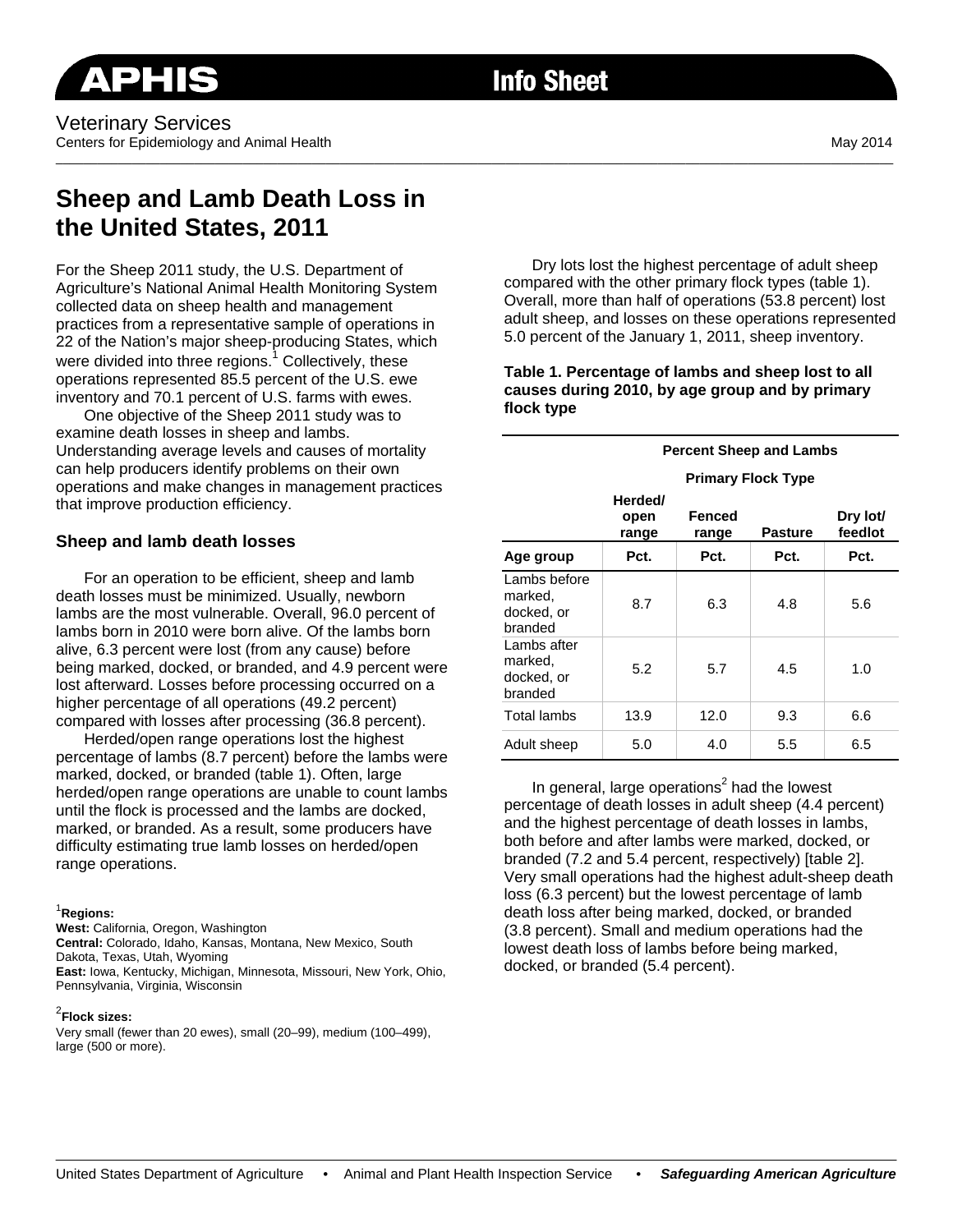**Table 2. Percentage of sheep and lambs lost to all causes during 2010, by age group and by operation size** 

|                                                     | <b>Percent Sheep and Lambs</b>         |                  |                         |                           |      |  |  |
|-----------------------------------------------------|----------------------------------------|------------------|-------------------------|---------------------------|------|--|--|
|                                                     | <b>Operation Size (number ewes)</b>    |                  |                         |                           |      |  |  |
|                                                     | Verv<br>small<br>(fewer<br>than $20$ ) | Small<br>(20–99) | Medium<br>(100–<br>499) | Large<br>(500 or<br>more) | All  |  |  |
| Age group                                           | Pct.                                   | Pct.             | Pct.                    | Pct.                      | Pct. |  |  |
| Lambs<br>before<br>marked,<br>docked, or<br>branded | 6.6                                    | 5.4              | 5.4                     | 7.2                       | 6.3  |  |  |
| Lambs after<br>marked,<br>docked or<br>branded      | 3.8                                    | 4.3              | 5.0                     | 5.4                       | 4.9  |  |  |
| Total lambs                                         | 10.4                                   | 9.7              | 10.4                    | 12.6                      | 11.2 |  |  |
| Adult sheep                                         | 6.3                                    | 6.0              | 5.0                     | 4.4                       | 5.0  |  |  |

Typically, sheep and lamb death losses are divided into two categories: losses due to nonpredator causes and losses due to predator causes. Overall, 47.2 and 13.2 percent of operations lost sheep to nonpredator and predator causes, respectively. In 2010, 53.2 percent of operations lost lambs to nonpredator causes, and 23.6 percent lost lambs to predators. The percentage of operations with nonpredator and predator lamb losses increased as operation size increased (fig.1).



## **Predator-caused death losses**

In total, 1.2 percent of the January 1, 2011, adultsheep inventory and 4.9 percent of lambs born were lost to predators. The majority of sheep and lamb predator losses were due to coyotes (51.8 and 60.8 percent, respectively) [table 3]. On very small operations, dogs accounted for 39.3 percent of adult-sheep death losses, but overall dogs accounted for just 13.0 percent of adult sheep lost to predators during 2010. Smaller operations are often housed close to urban areas, making it more likely that they will have contact with dogs, especially dogs that do not commonly interact with sheep and lambs.

#### **Table 3. Of the 1.2 percent of sheep and 4.9 percent of lambs lost to predators in 2010, percentage lost to the following predators**

| <b>Predator</b>                      | <b>Percent sheep</b><br><b>losses</b> | <b>Percent lamb</b><br>losses |
|--------------------------------------|---------------------------------------|-------------------------------|
| Bears                                | 9.1                                   | 3.3                           |
| <b>Bobcats</b>                       | 3.4                                   | 8.3                           |
| Coyotes                              | 51.8                                  | 60.8                          |
| Dogs                                 | 13.0                                  | 4.7                           |
| Mountain lions, cougars,<br>or pumas | 6.7                                   | 2.7                           |
| Foxes                                | 0.9                                   | 3.9                           |
| Wolves                               | 2.1                                   | 0.9                           |
| Eagles                               | 0.7                                   | 5.8                           |
| Other                                | 4.4                                   | 4.7                           |
| Unknown                              | 8.0                                   | 4.9                           |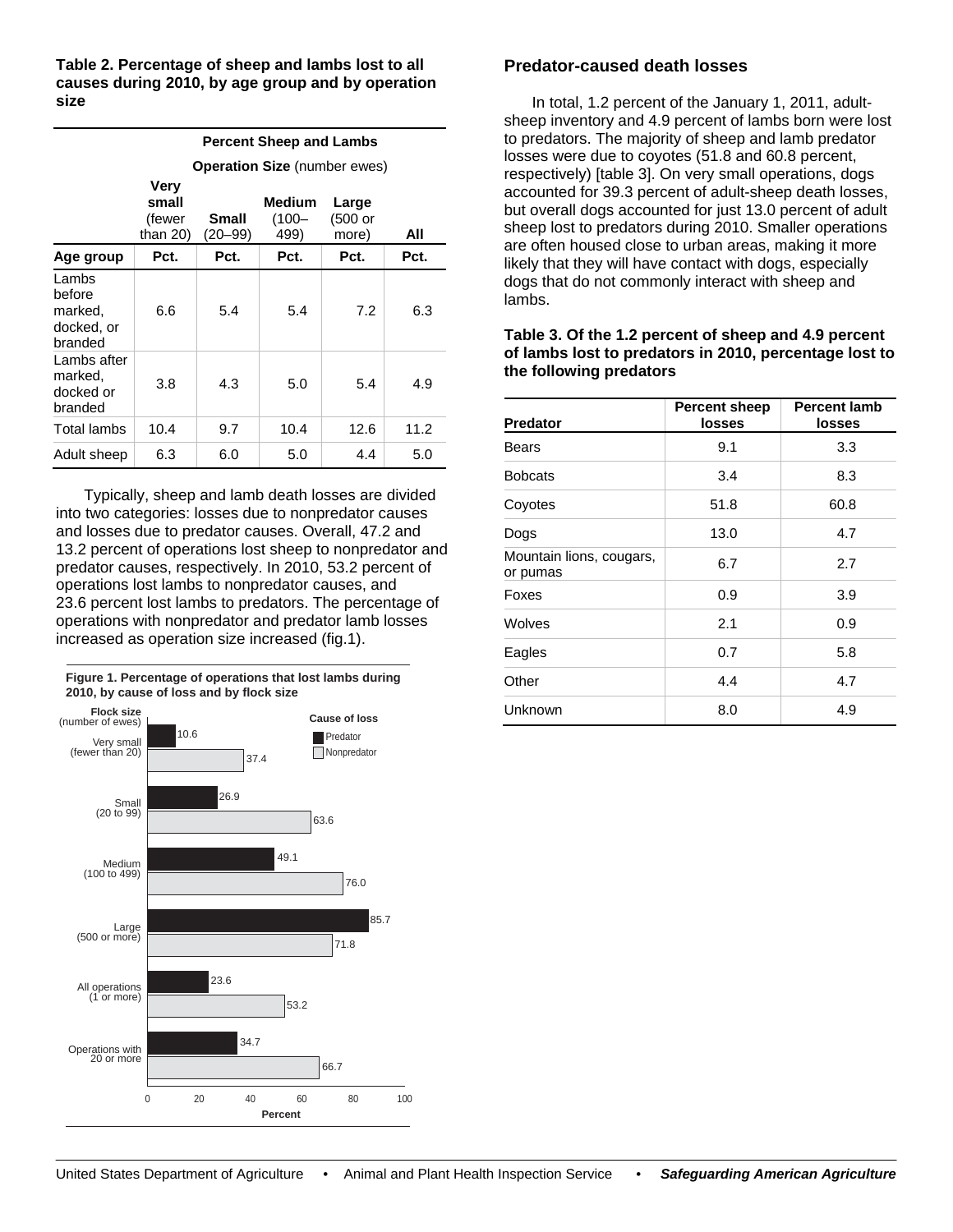# **Nonpredator death losses**

Producer-attributed, nonpredator causes of loss for adult sheep and lambs are listed in table 4.

#### **Table 4. Of the 3.8 percent of sheep and 6.3 percent of lambs lost to nonpredator causes during 2010, percentage lost to nonpredator causes:**

| <b>Nonpredator cause</b>      | Percent sheep | <b>Percent lambs</b> |  |
|-------------------------------|---------------|----------------------|--|
| Enterotoxemia                 | 2.2           | 6.2                  |  |
| Internal parasites            | 9.6           | 7.4                  |  |
| Other digestive problems      | 4.4           | 6.2                  |  |
| Respiratory problems          | 6.1           | 12.0                 |  |
| Metabolic problems            | 1.2           | 1.2                  |  |
| Other disease problems        | 6.4           | 2.1                  |  |
| Weather-related causes        | 8.5           | 27.3                 |  |
| Lambing problems              | 13.6          | 12.6                 |  |
| Old age                       | 22.1          | <b>NA</b>            |  |
| Being on back                 | 2.9           | 0.3                  |  |
| Poisoning                     | 3.0           | 2.0                  |  |
| <b>Theft</b>                  | 1.5           | 1.1                  |  |
| Other nonpredator<br>causes   | 4.5           | 6.6                  |  |
| Unknown<br>nonpredator causes | 14.1          | 15.2                 |  |
| Total                         | 100.0         | 100.0                |  |

Just 23.9 percent of operations had a private veterinarian visit in 2010, which may help explain the relatively high percentage of unknown causes of loss (14.1 percent of adult sheep and 15.2 percent of lambs). The low occurrence of veterinarian visits might also have resulted in some miscategorization of death losses.

For the 3.8 percent of adult sheep lost to nonpredator causes, 22.1 percent were lost to old age, 13.6 percent to lambing problems, 9.6 percent to internal parasites, and 8.5 percent to weather-related causes.

For the 6.3 percent of lambs lost to nonpredator causes, weather-related causes accounted for the highest percentage of lamb losses (27.3 percent), especially on large operations where 37.5 percent of nonpredator lamb losses were due to weather-related causes.

Death losses due to internal parasites were highest in sheep managed on pasture (15.3 percent) and fenced range (11.9 percent). This result is expected as these environments are conducive to the common internal parasite life cycles that can cause mortalities.

## **Record keeping**

Accurate record keeping is an important tool for monitoring causes of death. Nearly all operations (86.7 percent) kept handwritten and/or computerized production records in 2010. For these operations, 68.4 percent tracked health and treatment/vaccination practices, and 79.7 percent recorded the number of animals that died or were culled during the year.

# **Carcass disposal**

Carcass-disposal methods often depend on local, county, and State laws; a producer's skill/knowledge of disposal methods (incineration and composting); and equipment availability (burying and rendering). The cost of different carcass-disposal methods also influences a producer's decision, although the cost of disposing an adult sheep is far lower than the cost of disposing larger livestock animals. Of operations that had any losses during 2010, the two most common methods of carcass disposal were burial and leaving for scavengers (38.5 and 27.1 percent of operations, respectively) [fig. 2].

**Figure 2. For operations that had any sheep deaths during 2010, percentage of operations by carcass-disposal method used and by flock size**